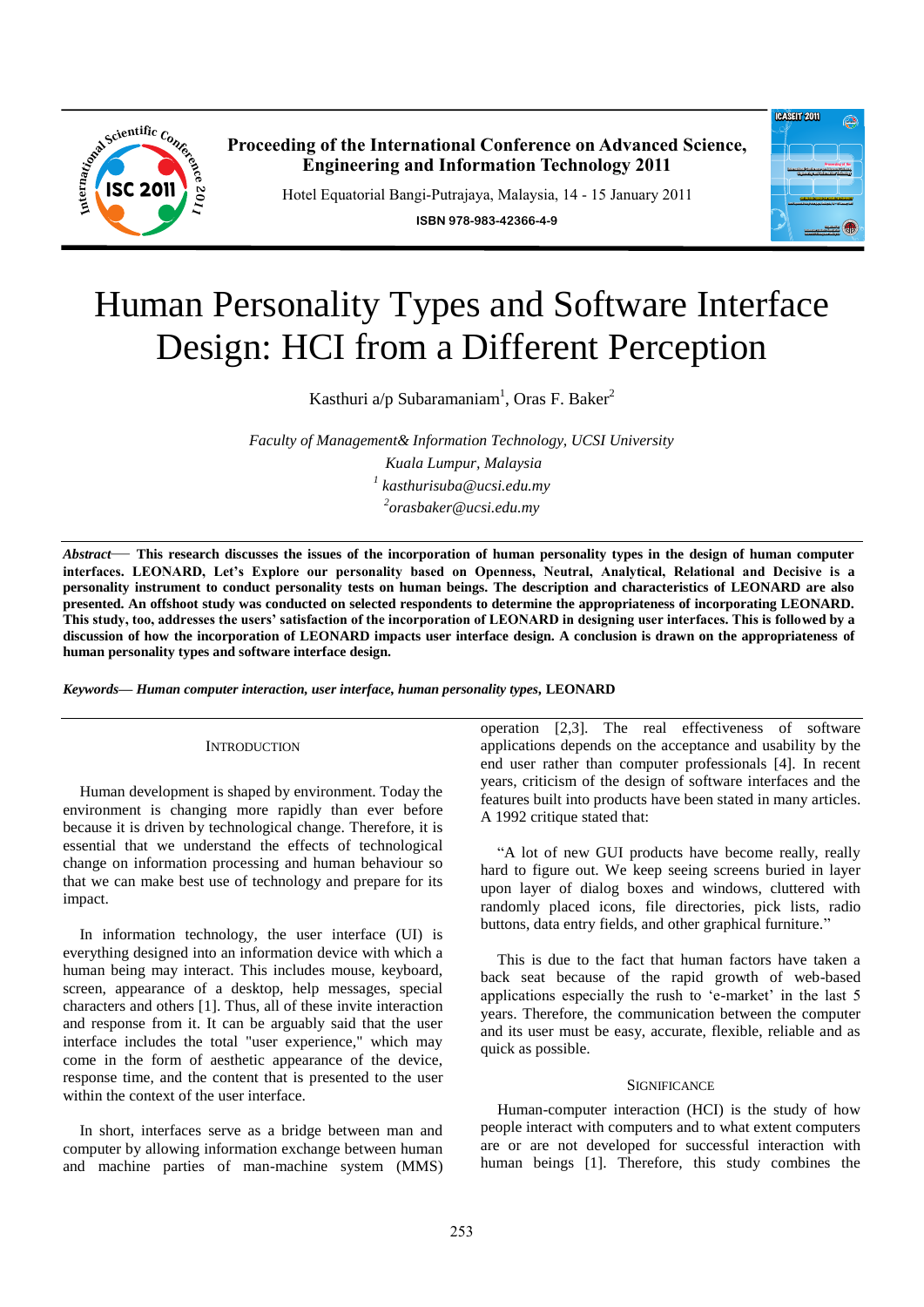personality types of human beings (ie. the LEONARD) in the field of human computer interaction, in particular and computer science, in general. The incorporation of LEONARD in the design of user interface is one of the first in the field of human computer interaction.

Historically, computer system developers as well as designers have not paid much attention to the design of user interfaces. Many of us today, would argue that developers are still not paying enough attention to making their products "user-friendly" that cater for the different types of people. However, computer system developers might argue that computers are extremely complex products to design and make and that the demand for the services that computers can provide has always outdriven the demand for ease-of-use [1].

One important HCI factor is that different types of users form different conceptions or mental models about their interactions and have different ways of learning and keeping knowledge and skills (different "cognitive styles" as in, for example, "left-brained" and "right-brained" people; ie, different personality types). Another consideration in studying or designing HCI is that user interface technology changes rapidly, offering new interaction possibilities to which previous research findings may not apply. Thus, user preferences change as they gradually master new interfaces. As in the past, least attention has been paid to the human interface, as designers, developers and users focused on maximum functionality within cost and performance constraints.

Within the field of computer science, there is lack of awareness of the importance of user interfaces and the difficulties in building effective ones that cater for all types of people. Most of the software developers do not consider interfaces as part of the system and worse, the user is rarely considered [5]. Therefore, this situation can result in systems that are complicated and difficult to use unless serious measures are taken. Among them include the human factors such as the age, gender, ethnic groups and etc. as well as the personality type approach, ie. the Leonard Personality Inventory (LEONARD) of human beings. By considering all of these factors, it is best hoped that effective design of interfaces would emerge and result desirable software applications for all levels of users.

## WHAT IS PERSONALITY TYPE?

Personality type is a theory of people's behaviour pattern developed by a Malaysian psychologist Leonard M.S.Yong to explain the normal differences between healthy people. Based on his observations, Leonard concluded that differences in behaviour result from people's inborn tendencies to use their minds in different ways. As people act on these tendencies, they develop patterns of behaviour [6]. He believed too, that people are innately different in what they prefer. Leonard's personality type theory defines five behavioural dimensions, namely Openness, Neutral, Analytical, Relational and Decisive as depicted in Figure 1.



*Fig.1: Behavioural Dimensions* 

## DEFINITION OF LEONARD

Let's Explore our personality based on Openness, Neutral, Analytical, Relational and Decisive (LEONARD) is a Personality Inventory based on research work in the last ten years by a renowned Malaysian researcher. The instrument returns the respondent's main preferences on each of the five dimensions. Thus, the LEONARD describes sixteen main possible types such as shown in Table I.

## TABLE I

Description of Leonard Personality Types

| <b>LEONARD PERSONALITY TYPES</b>               |                                |  |
|------------------------------------------------|--------------------------------|--|
| High Openness (O)                              | Creative Imaginator            |  |
| High Neutral (N)                               | Neutral Expert                 |  |
| High Analytical (A)                            | Scientific Thinker             |  |
| High Relational (R)                            | <b>Relational Interactor</b>   |  |
| High Decisive (D)                              | Decisive Decision Maker        |  |
| High Neutral & Decisive (ND)                   | Accomplisher                   |  |
| High Analytical & Relational (AR)              | Assessor                       |  |
| High Relational & Decisive (RD)                | Exhorter                       |  |
| High Neutral & Analytical (NA)                 | Error-Buster                   |  |
| High Neutral & Relational (NR)                 | Encourager                     |  |
| High Openness & Relational (OR)                | Creative Relator               |  |
| High Analytical & Openness (AO)                | Creative Thinker               |  |
| High Openness & Neutral (ON)                   | <b>Creative Expert</b>         |  |
| High Openness & Decisive (OD)                  | <b>Creative Decision Maker</b> |  |
| High Analytical & Decisive &<br>Openness (ADO) | Innovator                      |  |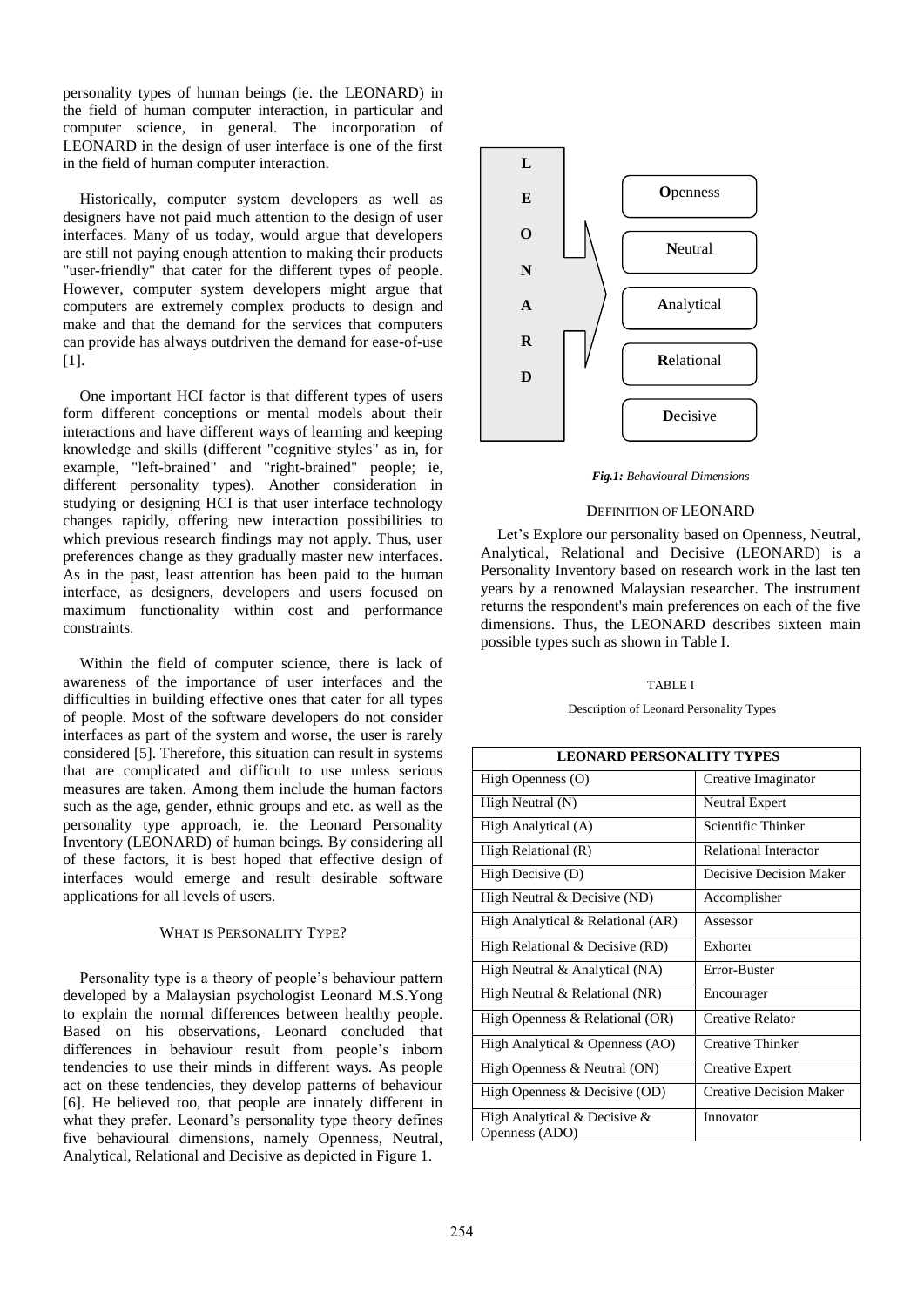| High Openness $(O)$ & combination | Versatile Person |
|-----------------------------------|------------------|
| of any other three dimensions     |                  |

# CHARACTERISTICS OF LEONARD

Some of the characteristics of the five behavioural dimensions are summarized in Table II.

#### TABLE II

CHARACTERISTICS OF LEONARD

| <b>Types</b>       | <b>Strengths</b>                                               | <b>Weaknesses</b>                                       |
|--------------------|----------------------------------------------------------------|---------------------------------------------------------|
| Openn              | Adaptable/Flexible                                             | <b>Bored</b>                                            |
| ess                | Creative/Strong<br>imagination                                 | Too inquisitive                                         |
|                    | Curious                                                        | Finds others' ideas too<br>shallow and<br>unimaginative |
| <b>Neutra</b><br>I | Accepts others'<br>suggestions and ideas                       | Tends to compromise so<br>as to avoid conflicts         |
|                    | Supportive                                                     | Lacks confidence                                        |
|                    | Requires a friendly<br>atmosphere to work<br>hest              | Shrinks from difficult<br>situations                    |
| Analyt<br>ical     | Precise/Prefers to have<br>established procedures<br>to follow | Rather slow to respond to<br>new ideas                  |
|                    | Likes information to be<br>put down in black &<br>white        | Not flexible                                            |
| Relati             | Spontaneous                                                    | <b>Restless</b>                                         |
| onal               | Enthusiastic                                                   | Disorganized                                            |
| Decisi             | Loves challenges                                               | Easily irritated                                        |
| ve                 | Desires to be in control                                       | Quite impatient                                         |

The above table can be used as a guideline to design interfaces based on one's preferences. However, it must be stressed that all types are good, normal, and none is superior to the others regardless of their strengths and weaknesses [7].

#### **OBJECTIVE**

The objective of this paper is to discuss how humans interact with computers, and how to design user interfaces that are easy, quick and productive for humans to use. This includes addressing the primary needs and perceptions of the creation of a web environment acceptable and usable to the different personality types of people. Therefore, one of the important challenges in this research to user interface design is how to help the novice user become quickly proficient and eventually become an expert user without the encumbrance of the training aids or manuals that were useful for the novice.

# RESEARCH QUESTIONS

The research goal in the area of interface design using LEONARD is to discover helpful, unobtrusive, structured,

and organized ways to integrate the use of principles, guidelines, standards, style guides, and design rules into the design process without stifling creativity [8]. Therefore, this leads to the question,

―What is the best presentation format for communicating design rules for people with different types of personalities and how could we ensure that they will be observed?"

The following questions, too, are directly related to this research:

Why should we consider incorporating LEONARD in user interface design?

How can we design applications that meet the needs of all types of users?

How can human personality types influence interface design?

Do different people need different designs of user interfaces?

Is it cost-effective?

# RESEARCH METHOD

Figure 2 depicts the methods that were undertaken in this study.



*Fig. 2: Components of Research Methodology* 

#### SURVEY QUESTIONNAIRE

The research design or the unit of analysis – the object of attention in this research included the Malaysians; people with different cultural, socio-economic, educational, novice and experience computer users, the very young and elderly in various interaction contexts and scenarios of use. The variables that characterize and distinguish the different personality types of people such as gender, race, religion, education, personality types and others is focused on to discover relationships among those variables. Two written questionnaires were employed. The Leonard's Personality